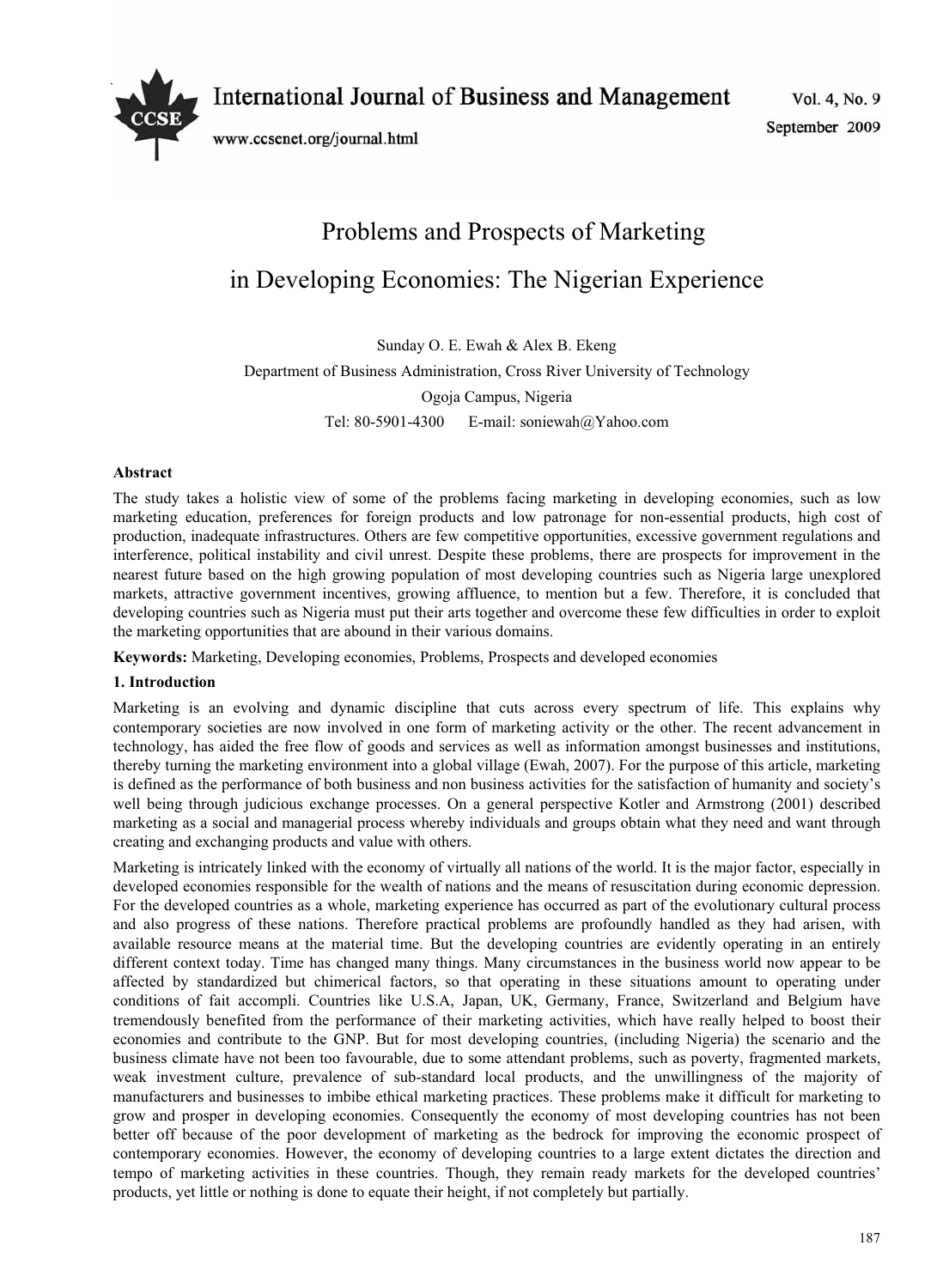Developing countries are characterized by high birth and death rates, poor sanitation and health practices, poor housing, a high percentage of the population in agriculture, low per capita income, high rate of illiteracy, weak and uneven feelings of national cohesion, low status rating for women, poor technology, limited communication and transport facilities, predominantly exports of raw materials. Others include political instability, low savings and low net investment, military or feudal domination of state machinery, wealth in the hands of a very few, poor credit facilities, prevalence of non-monetized production, wealth sometimes exported to save in developed countries, civil unrests such as in the Niger Delta in Nigeria, and a host of others (Onah, 1979). Therefore countries with these kinds of peculiarities find it difficult to develop their marketing potentials. There are equally conditions in an economy that favour and compel the full application of marketing activities to achieve the objective of growth and profit, while there are conditions which do not favour, or make nonsense of it (Alatise, 1979). Therefore the essence of this study is to critically look at those immediate problems that inhibit marketing and also visualize those factors that give hope for improvement in the near future. The other sections of this paper include the following: theoretical conceptualization, importance of marketing to an economy, problems of marketing in developing economies, prospects of marketing in developing economies, conclusion and references.

In seeking to ensure that every country designs and implements the best method of achieving socio-economic transformation, marketing can be a veritable vehicle (Aigbiremolen and Aigbiremolen, 2004). Marketing can ensure that the values and environmental opportunities of an economy are taken into consideration with a view to achieving an integrated approach to development (Kinsey, 1988). The new marketing concept is a philosophy of business that states that the customer's want satisfaction is the economic and social justification for the existence of any company or organization. Therefore all companies activities and effort must be devoted towards achieving this objective, while still making a profit. The changing social and economic conditions in the technologically advanced countries were fundamental in the development and evolution of the marketing concept.

In spite of the fact that the concept evolved in the advance countries, the boundaries of marketing have extended remarkably to different frontiers. Generally, marketing strives to serve and satisfy human insatiable needs and wants. Therefore, marketing can be considered as a strategic factor in the economic structure of any society (either developed or developing). This is because it directly allocates resources and has a great impact on other aspects of economic and social life. Thus the link between marketing and growth and development of contemporary economies is quite obvious (Ogunsanya, 1999).

It is pertinent to note that the power of marketing is the same, but there exist qualitative and quantitative differences, depending on the particular situation at hand in a given country. For instance if there is severe inflation in a country and if left uncheck it will reduce the standard of living of the people as a result of the fall in their purchasing power. This situation could have a multiplier effect, because sales may drop, workers may equally be laid off, etc. Globally, the major role of marketing is to ensure the continuance in growth of economies and individual's standard of living (Baker, 1985). In developing economies marketing can act as a catalyst to institutionalize and propel economic growth and commercial life of the people. It can also lag behind it, depending on whether marketing is practice and used actively, or whether it is allowed to evolve in a passive fashion (Onwuchuruba, 1996).

During the oil boom period, the totality of the Nigeria economy expanded rapidly. However, one of the activities that lagged behind was marketing and its auxiliary branches. (This encompasses advertising and distributive trade). The trends and patterns of distributive trade in Nigeria reveal that, some indigenous firms embark on sales promotion, but had not been able to control the channels of distribution because of the chaos in the distributive structure. This lacks of control manifest itself in multiple pricing of products. A report on the survey of management training needs in Nigeria carried out by the centre for management development in 1975 revealed that marketing was one of the problem areas where remedial management effort should be intensified. Poor marketing generally is reflected in poor quality of products, inadequacy and shortages of essential products that would have improved the standard of living of the people (CBN, 2000). This ugly scenario helped to compound the problems of marketing in Nigeria before now.

#### **2. Theoretical Conceptualization**

Alatise as enunciated in Onah (1979) suggested when marketing is most necessary in an economy to include:

**1) Free Supply of Goods:** When there are enough goods for consumers to buy. In other words when supply exceeds demand, warehouses for finished products as well as raw materials are near bursting at the seams.

2) **Competitive Conditions**: The consumer has many choices almost equally well-matched brands. These are equal satisfaction in an economy, such that they do not have cause to complain about scarcity of products as a result of non availability of competing brands.

3) **Competition at Distribution Points:** There is no bottleneck in the distribution chain, and all brands are well represented at all relevant distribution outlets in the entire market.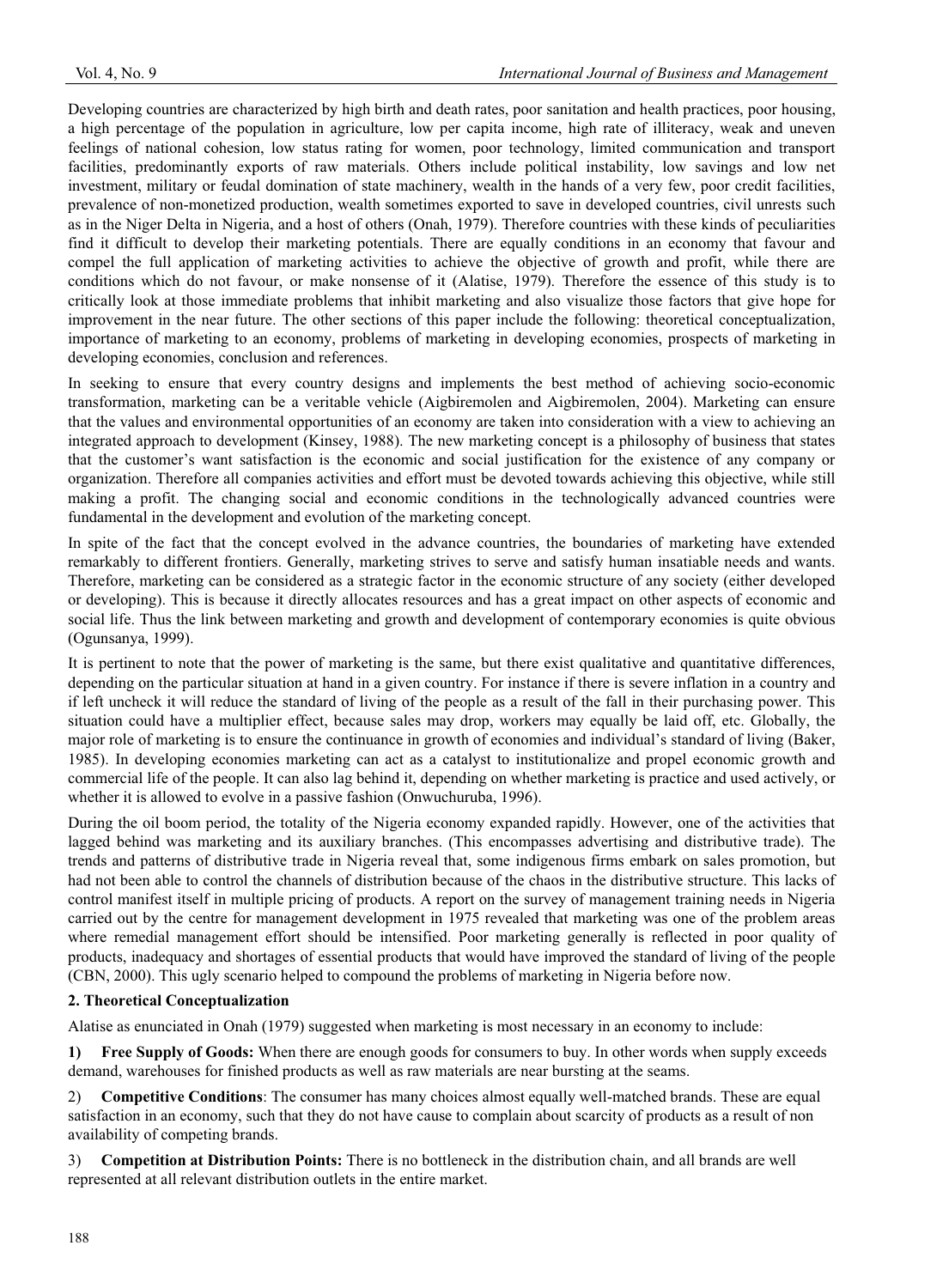4) **High Margins for Marketing and Profits:** There are prospects for generating profit and marketing potentials from every business venture. Therefore the more you sell the more profit you make.

5) **Rapid Change in Technology and Consumer Taste:** This keeps marketing managers/executives as well as production managers on their toes to be innovative and creative. There is always the pressing need to sell off what you have today to avoid the obsolescence of tomorrow, and also try to beat your competitors in the game of being the first to offer the product of tomorrow, or at least a better product.

6) **Frequent Purchases by Consumer:** Marketing is most effective in mass consumable goods with quick and continual repeat purchases. It does not function well in an economy where the purchasing power of the people/consumers' is not reasonably appreciable because their demand pattern will be downwardly skewed.

7) **Good Opportunities for Product Differentiation:** This enables producers and sellers to woo and appeal to consumers and buyers in different ways that will give them satisfaction.

#### **3. Importance of Marketing to an Economy**

Olakunori and Ejionueme (1997) identified the importance of marketing to any economy, which was later up dated by Olakunori (2002) to include the following;

1) **Marketing Impact on People:** There is no doubt all over the world that marketing activities are affected by people's beliefs, attitudes, life styles, consumption pattern, purchase behaviour, income, etc. Marketers help organizations and businesses to develop products, promote, price and distribute them. Consumers' satisfaction or dissatisfaction with these products and activities will go a long way in determining their consumption behaviour. The importance of marketing can therefore be felt by the extent to which it affects the earlier mentioned demographic variables.

2) **Improved Quality of Life:** The activities performed by marketers and others in the economy of most countries, especially developed ones, help to identify and satisfy consumers' needs. This is because most consumers can always trace their knowledge and persuasion to patronize the products they feel much dependent on such marketing dominated stimuli as advertising, personal selling, E-commerce, sales promotion, etc, by presenting consumers with new, better and different brands and options of products which can meet their needs and helping them to easily obtain and safely enjoy these products. Marketers principally and functionally help to improve consumers' awareness and quality of life (Stapleton, 1984).

3) **Improved Quality of Product:** The importance of marketing is not being over emphased, because contemporary firms and multinationals have now seen the need to produce quality products. The business climate is quite different from what it used to be in the past. Competition has become more intense, such that only fast moving companies and multinationals are surviving the heat. This is because they have really capitalized on quality improvement in products to enhance the dynamic consumers' quest for goods and services. The advertising of own brands which began some years back is fast becoming vogue and compels manufacturers to improve on the quality of their products or be prepared to be extinct (Stapleton, 1984).

4) **Contribute to Gross National Product:** The strength of any economy is measured in terms of its ability to generate the required income within a given fiscal year or period. Thus such a country's GNP must appreciate overtime. Marketing is the pivot and life wire of any economy, because all other activities of an organization generate costs and only marketing activities bring in the much needed revenues (Ani, 1993). Available data showed that advanced countries accounted for 69.1% of world output while developing countries accounted 30.9%. Nigeria's trade was estimated at U.S. \$47,346 million representing 0.8% of the emerging market share (CBN, 2005).

Table 1 indicates that the annual average growth rate of real GDP for Nigeria appreciated from 1.6% to 2.4% during the period 1980 to 1990 and 1990 to 1999. However, this performance falls short of Malaysia, Ghana and Egypt. Further breakdown of the sectoral growth shows that Nigeria still perform less than Egypt, Malaysia, and Kenya in Manufacturing; Malaysia and Ghana in agriculture; Malaysia, Egypt and Kenya in the services sub-sector. These are all indices that determine the performance of marketing activities in any economy.

Therefore any economy especially, developing that pays lip service to marketing is doing that at its peril.

Table 2 provides detailed analysis of the performance of world trade with particular attention to the marketing of goods and its contributing activities between 1990 and 2000 in the aforementioned regions. Findings clearly show that North America had 15.4% (1990) and 17.1% (2000) in export while its figure for import was 18.4% (1990) and 23.2% (2000). Western Europe had 48.7% (1990) and 39.6% (2000), its share of import was 48.7% (1990) and 39.6% (2000). Asia's figure for trade dealings in export was 21.8% (1990) and 26.7% (2000), while its import was 20.3% (1990) and 22.8% (2000). Latin America had 4.3% (1990) and 5.8% (2000) in export and its import involvement was 3.7% (1990) and 6% (2000). Developing Africa had the least in export and import for both years under review with the following percentages, 3.1% (1990), 2.3% (2000) all in export and 2.7% (1990) and 2.1% (2000) all in import. From the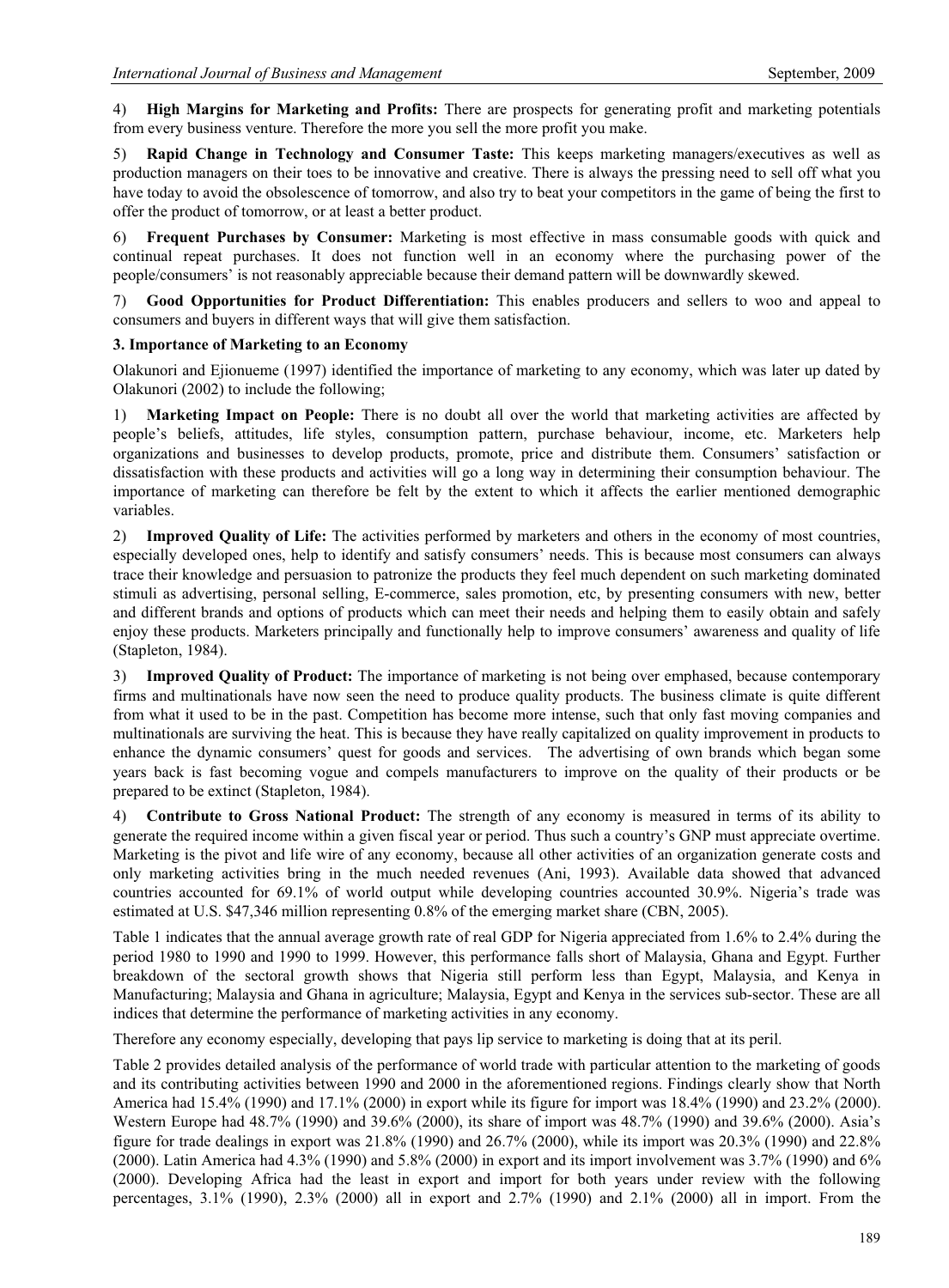performance of these economies, it can be concluded that advanced industrialized countries of North America, Western Europe and emerging economies of Latin America and Asia have impacted more on the marketing horizon. This is noticed in the trading dealings of each region. But for developing Africa it has not been a fair tale based on it' s decline between 1990 and 2000. This result is not far from the problems limiting marketing in developing economies.

5) **Acceleration of Economic Growth:** Marketing encourages consumption by motivating people in a country to patronize goods produced to meet their identified needs. When people buy goods that are produced in a country, there is the tendency that producers will equally increase production to meet up with future demands. In so doing, marketing increases the tempo of economic activities, creates wealth for serious minded entrepreneurs and accelerates the economic growth of a nation. Thus, the more marketing philosophy is institutionalized in a country, the more developed and wealthy the country becomes, all things being equal.

6) **Economic Resuscitation and Business Turn- Around:** The economy of most developing countries have suffered a lot, passing through one economic hardship to the next business upheaval, told and untold stories of business distress or economic recession to mention a few. Marketing is the most meaningful means for achieving economic resuscitation and business turn-around strategy when such occur. By practically adopting the modern marketing philosophy (consumer satisfaction through integrative effort), fine-tuning its offerings to meet consumer's changing taste or counter competition, developing new and better products and exploiting new markets at home or abroad, industries and organization can achieve economic resuscitation and a more viable open widows for business prosperity. The recent financial crisis in USA and spreading to other parts of the world calls for proactive marketing techniques to bail the situation.

7) **Provide Job Opportunities:** Marketing provides job opportunities to millions of people the world over. This is mostly experienced in well industrialized countries and emerging markets. Most people in these economies are engaged in private endeavours as investors and entrepreneurs. Some of these marketing opportunities are abound in areas like, advertising, retailing, wholesaling, transportation, communication, public relations, services, manufacturing, agents and brokers, to mention a few. It is gratifying to note that the number of jobs being created by marketing has been increasing just as the development process of modern technology is a contributing factor. In Nigeria most of the school leavers (graduates precisely) are self employed, in one area of marketing or the other. The idea of working for the government only is now a thing of the past, though the jobs are equally scanty to meet the needs of the teeming unemployed.

## **4. Problems of Marketing in Developing Economies**

There are series of constraints that hinder the performance of marketing in most developing countries. The experience of Nigeria and other Africa countries is worthy of note. These problems include the following;

1) **Low Marketing Education:** A well informed and educated people tend to be prosperous investors and consumers. This is because they will imbibe the culture and tenets of marketing. But marketing education is still generally low in developing countries. Many policy makers and managers of large organizations still do not know what marketing is all about. Even when some people acquire higher degrees in the field of marketing and business administration, they come out doing the contrary, instead of practicing the true marketing concept or relationship marketing for the benefit of the society as a whole. In situations like that, marketing cannot contribute meaningfully to the development of these economies. Nigeria is an example of one of those countries suffering this fate. Most of the people, though educated, yet often compromise ethical marketing practices for worst alternatives such as sharp practices, unwholesome behaviour and smuggling that contribute less to gross total earnings of any country. For example a report on the survey of management training needs in Nigeria carried out in 1975 revealed that marketing was one of the problem areas where remedial management development effort should be intensified (CBN, 2000).

2) **Preferences for Foreign Products**: Because of the development process of most African countries and their inability to produce most goods (especially technologically sophisticated products), they tend to prefer buying from the more industrialized countries. This makes the development process of local industries and commercial life of the people more impoverished. Developing countries constitute 71% of the world's population, but only contribute about 12% of the world's industrial production that often boost marketing in these economies. Why should this be the case, and who is to be blamed for the structural discrepancy and imbalance? What actions could these countries adopt to accelerate the pace of industrialization and development in order to boost the tempo of marketing (Mkpakan, 2004). It is generally felt that locally-made goods are only for the poor, uneducated, and those who are not fashionable, while the consumption of imported goods and services is taken as a status symbol for the elite and affluent in developing countries. Even when some countries products are of less quality when compared to similar local brands. This situation makes the growth of marketing and satisfaction of consumers locally difficult (Olakunori, 2002).

3) **Low Patronage for Non-essential Products and Services**: The majority of the people in developing countries are poor, and their per capita income is below average. This makes it imperatively difficult for them to buy much of luxury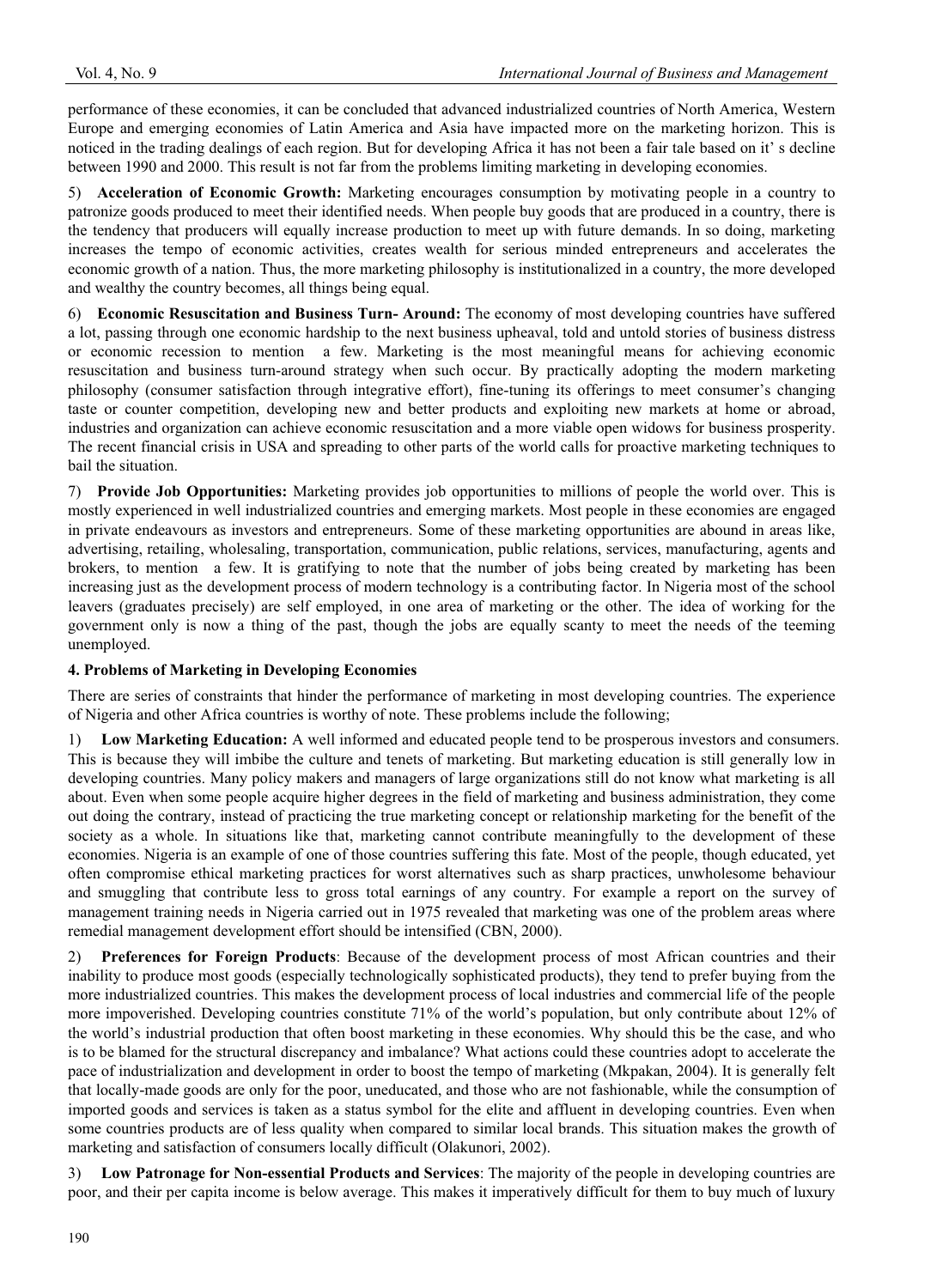goods. Rather their purchases and expenditure are directed towards satisfying the basic needs for food, clothing, and accommodation. Non essential goods and services receive low patronage. Therefore low patronage for certain category of goods do not present attractive marketing opportunities that will ginger investment overture.

4) **High cost of production**: Marketing has suffered dearly in most developing countries because virtually all production techniques are imported from the developed world. The cost of acquiring equipment and other inputs used for production locally to boost marketing is sometimes extremely exhaubitant for the poor developing countries to buy and finance. To worsen matters, the bulk of African's production is mainly in agricultural products that contribute less to GNP or Net National income of their various economies. This is because these products are sold at lesser prices in the world market. The income generated from them can only buy little from all that is needed to encourage domestic production, in order to enhance marketing. Where it is possible to import the equipment, the production techniques and skillful manpower requirement is sometimes too expensive to bear, hence the high cost of some local products when compared to the same foreign brands. This reason strengthens consumer's preference for imported products and results to low demand for locally made goods. This affects the marketing potentials of the home industries and equally has an adverse effect on macro- marketing of developing countries.

5) **Inadequate Infrastructures**: Most developing countries are very poor, such that some of them depend on aids from abroad. There are cases of debt accrual and debt burden hugging on some of the African countries that are yet to be paid. It invariable becomes difficult for some of them to provide the necessary infrastructures that would engender and propel smooth marketing scenario. Ethiopia, Somalia, Rwanda and a few other third world countries rely on aids from abroad to revamp their economies. The present situation where Power Holdings or National Electricity Power Authority (NEPA) is fond of giving epileptic and erratic power supply has made it difficult for businesses to function in Nigeria. Coupled with the poor road network and transport facilities, poor communication, distressed banks, malfunctioning ports and trade zones, among others. Apart from the deliberate embezzlement by some top government officials, the government is yet to provide these infrastructures, and this has made it difficult for marketing activities to be performed effectively and efficiently. Moreover, the inadequacy and poor state of these infrastructures contribute to high cost of doing business in developing countries.

From table 3, it can be observed that amongst the six developing countries (Nigeria, Ghana, South Africa, Kenya, Egypt and Malaysia) described, Nigeria is the most starved in terms of availability of infrastructural facilities and usage. The electricity consumption per capita is 85; telephone per 1000 persons is 4 and internet users ('000) to 100 persons. South Africa tops the list in terms of provisions of these facilities. With such poor level of infrastructural facilities the cost of marketing is always too high in developing countries, especially in Nigeria. Foreign investors will also not be attracted to do business or invest in Nigeria and thus they will be more interested in countries where the state of low cost infrastructure generates competitive advantages. The inability or unwillingness of some developing countries to provide these necessary infrastructural facilities that will facilitate the performance of marketing in these economies is in itself a major problem worthy of note.

6) **Few Competitive Opportunities**: Lucrative competitive businesses are not much in developing countries. What are commonly found within African continent are peasant farmers, petty traders and negligible number of investors that are not engaged in multimillion dollars businesses. In Nigeria one can find competitive businesses mostly in the service industry, which contribute less than two percent of GDP (CBN, 2002). But in the manufacturing sector nothing can be said of it, because there is no competition. In most developed societies economic policies have long assumed that competition among businesses is the most efficient method of producing and marketing goods and services. Proponents of this philosophy contend that it results in maximum productivity and forces inefficient organizations and businesses to terminate their operations. It gives the consumer or buyer an opportunity to choose from several competing companies rather than buy from a monopolist, and stimulates creativity in seeking solutions to marketing problems especially in developing countries where such problems are more (CBN, 2000). But marketing in the true sense is usually at its best where and when there is real competition. Unfortunately, competition is at the lower ebb in developing countries, this might not be unconnected with the level of poverty and underdevelopment in the continent. But developed countries like USA, UK, Japan and emerging economies in Asia are competing amongst themselves in the manufacturing and supply of different types of products to newly found markets in sub-Saharan Africa. This is because they have the technology and financial backing.

7) **Over- Regulation of Business by Government:** Another major problem that has be-deviled the performance of marketing especially in Nigeria has been the issue of government regulations and interferences in the activities of businesses and corporate firms. For instance, the over regulation of the Nigeria economy especially between 1970-1985, including the enactment of the indigenization decree, which excludes foreign interest from certain investment activities as well as the existence of a complex bureaucratic requirements for direct and portfolio investment were among the major constraints that hindered the development of marketing climate and foreign investment inflow (Balogun, 2003). Sometimes in 2004 the then administration of Olusegun Obasanjo banned the importation of certain items into Nigeria,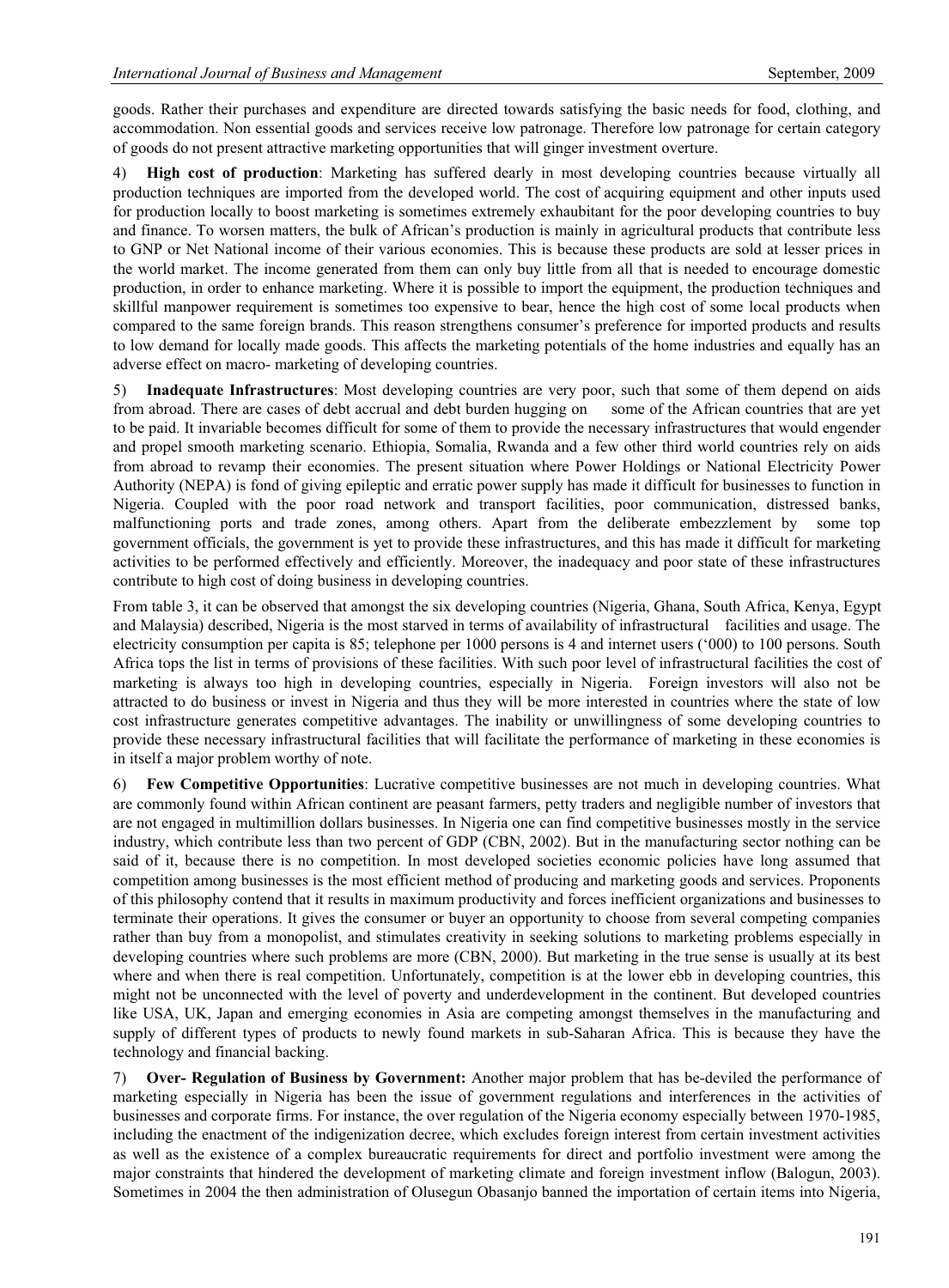but this is contrary to the tenets of free enterprises. Locally, state governors reserve special areas where businesses are not supposed to operate and if structures, housing corporate firms are erected there, they are bound to be demolished. In developing countries, it is usual to find governments promulgating laws to regulate the prices of consumables, fuel (as in the case of Nigeria), transport fares, exchange values of national currencies, accommodation etc. Nigeria is one of those countries that have passed through one form of regulation or deregulation to another depending on the political class that is in power. Instead of allowing the market forces of demand and supply to operate and determine how much consumers are to pay for the consumption of the goods and services. The haste to get their economies developed and quickly catch up with advanced Nations often lead developing countries to over- regulate business activities and restrict the activities of free enterprise. This makes marketing difficult, since decisions cannot be taken from a purely economic perspective.

8) **Political Instability and Civil Unrest**: Rapid economic growth and development of marketing techniques cannot be achieved or attained in an environment of political and social instability or political hostility. Political stability implies an orderly system for a positive change in governance and peaceful co- existence amongst the citizenry that, poses a great challenge to marketing. Therefore, marketing does not thrive where there is political instability and insecurity or civil disturbances. The experience of most African countries like Liberia, Sudan, Rwanda, and Nigeria are typical examples of where the political climate and business environment had been in perpetual turbulence over the seat of power and who controls the resources (petroleum product) in the Niger Delta region. For Nigeria the issue in the Niger Delta gives cause to worry because most of the foreign investors and multi-nationals are thinking of relocating based on the continuous molestation and threat by militants, if nothing is done to salvage the situation. Table 4 shows the conflict rating of Nigeria, Ghana, South Africa, Kenya and Egypt. Amongst the five countries Nigeria has the highest figures especially after 1998. The above Situation reinforces uncertainty, instability, and increases the risk of doing business in Nigeria. Thus investment overtures become difficult in such localities or geographical areas and this undermines the performance of marketing.

## **5. Prospects of Marketing in Developing Economies**

Despite the numerous problems confronting marketing in developing countries, there exists prospects and opportunities for future growth and development of marketing as the pivot of developing economies. These prospects are explained as follows;

1) **Growing Population**: Before multinational companies establish their hold in any country they expect to have a ready market for their products and services. No business flourishes where people are not living or where it is not habitable by people. Developed countries with their small population and saturated domestic markets prefer marketing their products and services to emerging markets in developing countries. Nigeria being one of the most populous nations (about 120 million people) in Africa is a ready market for both domestic products and foreign brands. This is because marketing does not operate in a vacuum but requires a large population of people with the willingness to do business and patronize businesses. Therefore the high and growing population of developing countries is an attractive incentive, as they represent large potential markets.

2) **Absence of Competition and Large Unexplored Markets**: By virtue of their large populations and underdevelopment, developing countries have large markets that are not yet served or are partially served. Thus they are not as saturated as those of developed countries. Hence, there is hardly any form of intensive competition especially amongst serious manufacturers like "**ANAMCO**" a motor manufacturing assembly in Nigeria. The economies of these nations hold great opportunities for innovators, investors and marketers to enjoy booms in their markets with much challenge from competitors within and outside.

3) **Attractive Government Incentives**: Trade policies in most developing countries are becoming quite favourable to both local and foreign investors. These incentives include profit tax holidays, reduced or even free customs and excise duties, liberalization of immigration and profit repatriation laws for foreign investors. There are also improvements in infrastructural facilities that will ginger the performance of marketing in these economies. According to Pearce (1998) liberalization encourages the adoption of policies that promote the greatest possible use of market forces and competition to coordinate both marketing and economic activities.

4) **Growing Affluence**: Quite a large number of the consumers in developing countries are becoming affluent. This will enable them to have reasonable discretionary income and purchasing power. This means that a growing number of the consumers in many developing countries can now afford luxuries and other products they could not purchase in the time past. In Nigeria the business climate is expected to improve tremendously with the President Musa Yar Adua's seven points agenda, the people will become more empowered and their purchasing power will be enhanced for both consumption and investment purposes. The government has equally taken the issue of workers/staff remuneration seriously, such that salaries now come as at when due and the take home package of most developing countries these days is quite commendable when compared to what it was few years back. Available data from the Nigeria living Standard survey conducted in 2003/2004 indicated that the incidence of poverty exhibited a downward trend. It declined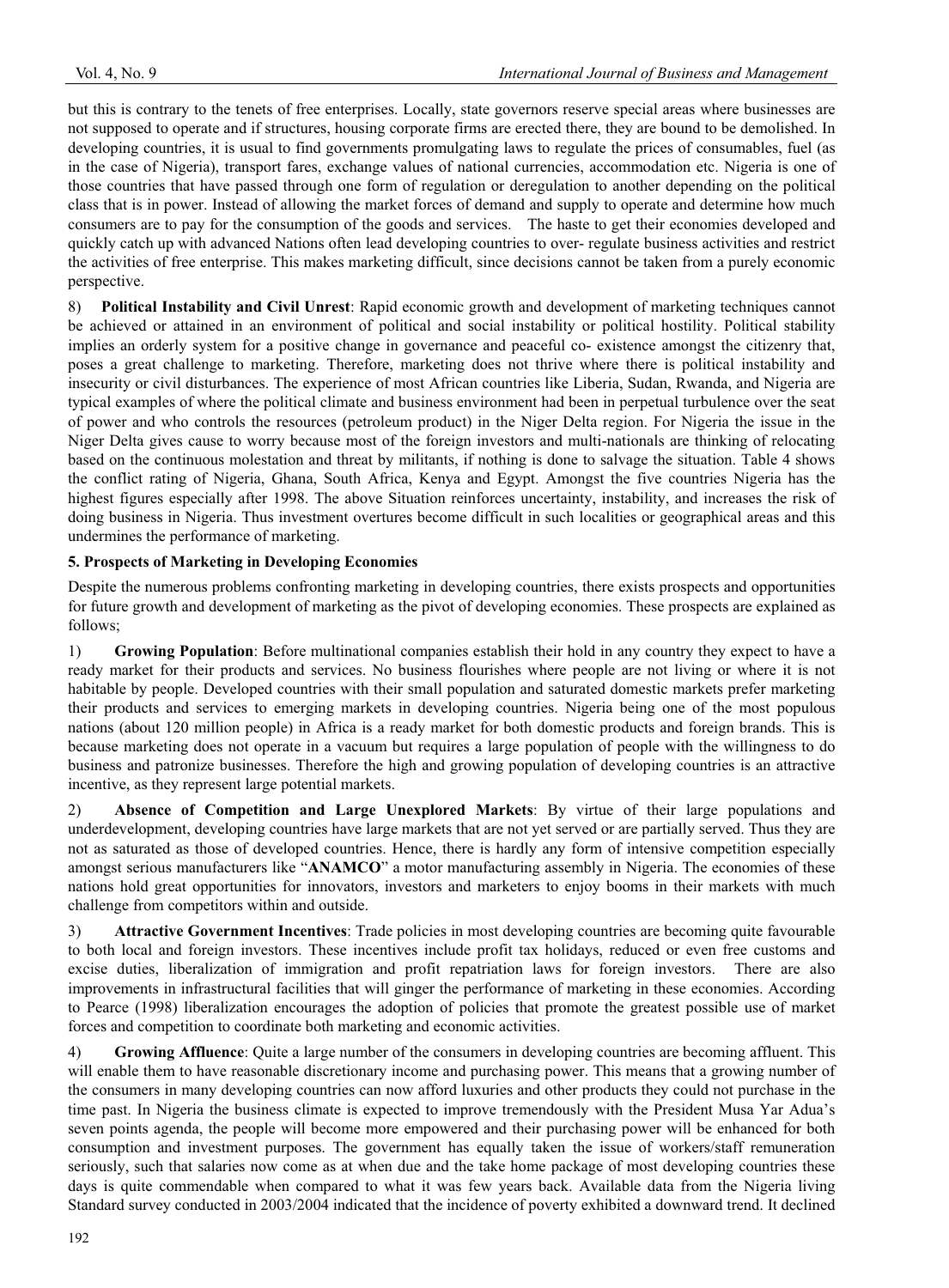from 70% in 2000 to 54.4% in 2004 and it is expected to decline more in the years ahead (CBN, 2005). This of course presents brighter prospects for marketing.

5) **Availability of Cheap Production Inputs**: Most developing countries are endowed with abundant human and material resources that are yet untapped. For example, according to CBN (2000) Nigeria remains endowed with abundant natural resources, good weather conditions and a large population. These will be readily handy for companies and businesses to exploit. Despite the high level of poverty and low exchange values of the national currencies of developing countries, labour and raw materials or inputs are often found to be cheap and it is envisaged that in the nearest future it will be cheaper because of better opportunities and more goods will be produced for consumption. The absence of serious competition also makes it easy to source these production inputs and reach different market segments. This is why most multinationals are more marketable and profitable in developing countries than their industrialized coutries.

6) **Rapid Economic Development**: Quoting Olakunori (2002), the economies of developing nations are growing rapidly as a result of the efforts being made by their various governments and the developmental agencies of the United Nations towards this direction. This results to income re-distribution and increased purchasing power and discretionary income are also enhanced. Thus, it is expected that the demand for products to satisfy higher order needs will increase and the general atmosphere of business in the continent will become more conducive and all these mean well for marketing in sub-Saharan Africa and Nigeria in particular.

#### **6. Conclusion**

Despite the numerous problems facing marketing in developing countries, there are good prospects for the future, hence marketing is the answer to the underdevelopment of developing countries. When adopted and practiced, marketing will help to develop appropriate technologies as developing nations provide for the needs of the people and enhance their standard of living, create job opportunities for the unemployed, wealth for entrepreneurs, a means towards affording education and enjoyment of leisure.

Therefore the government and individuals are encouraged to join hands and see to the development and appreciation of marketing in all the economies of developing countries.

#### **References**

Aigbiremolen, M. O. and Aigbiremolen, C. E. (2004). *Marketing Banking Services in Nigeria.* The CIBN Press Ltd Lagos, Nigeria.

Alatise, S. O. (1979). in Onah, *Marketing in Nigeria: Experience in a Developing* 

Ani, O. E. (1993). *Marketing: The Life Blood of Business and Index of Economic and* 

Baker M. J. (1985). *Marketing: An Introductory Text.* Macmillan Publishers Ltd. London.

Balogun, E. D. (2003). In CBN. *Foreign Private Investment in Nigeria.* Proceedings of Cassel Ltd. 35 Red Lion Square, London WCIR 4SG Macmillan Publishing Co. Inc. New York.

CBN. (2000). *The Changing Structure of the Nigerian Economy and Implications for Development*. Published by Realm Communications Ltd Lagos.

CBN. (2003). *Foreign Private Investment in Nigeria*. Proceedings of the Twelveth Annual Conference of the Regional Research Unit. Kaduna.

CBN. (2005). Annual Report and Statement of Account for the Year Ended 31<sup>st</sup> December.

*Economy*. Cassel Ltd. 35 Red Lion Square, London WCIR 4SG Macmillan Publishing Co. Inc. New York.

Etuk, E. J. (1985). *The Nigerian Business Environment*. Macmillan International College Edition, Macmillan Publishers Ltd. London.

Ewah, S. (2007). *Foundation of Marketing Principles and Practice.* Pafelly Printers and Publishers Ogoja, Nigeria. Reprint Edition.

Kinsey, J. (1988). *Marketing in Developing Countries*. Macmillan Publishers, London.

kotler, P. and Armstrong, G. (2001). *Principles of Marketing*. Prentice Hall of India, Private Limited New Delhi-110001, Ninth Edition.

Mkpakan, E. E. (2004). *International Investment: Theory, Analysis and Case Study.* Published by University of Lagos Press. Nigeria.

Ogunsanya, A. (1999). *A Practical Guide to the Marketing of Financial Services*. Richmind Books Ltd, Lagos.

Okafor, A. I. (1995). *Principles of Marketing*. Onisha Baset Printing Ltd. Nigeria.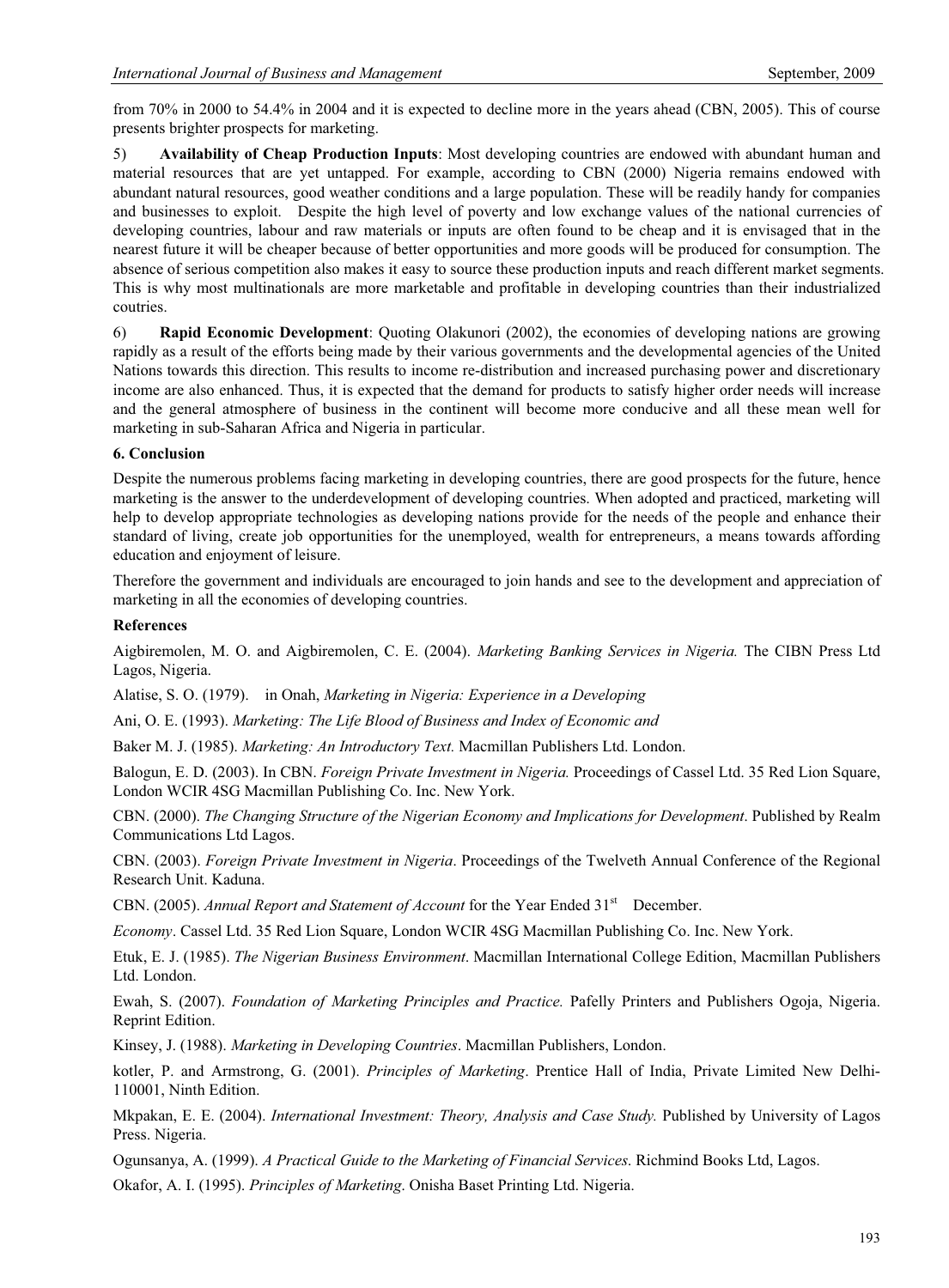Olakunori, O.K. (2002). *Dynamics of Marketing*. Providence Press Nigeria Limited, Enugu. Nigeria 2<sup>nd</sup> Edition.

Olakunori, O.K. and Ejionueme, N.G. (1997). *Introduction to Marketing*. Amazing Grace publishers, Enugu, Nigeria.

Onah, j. O. (1979). *Marketing in Nigeria: Experience in a Developing Economy.*

Onwuchuruba, G. U. (1996). *Marketing Financial Services in Nigeria*. Servo Marketing and Management Services Lagos.

Pearce, M. (1998). *Macmillan Dictionary of Modern Economics*. Macmillan Press Ltd. London. *Social Development*. Being the 11<sup>th</sup> Inaugural Lecture of ESUT Delivered at the Education Hall, Enugu, on 22<sup>nd</sup> April.

Stapleton, J. (1984). *Marketing.* London: Hodder and Sronghtonal Research.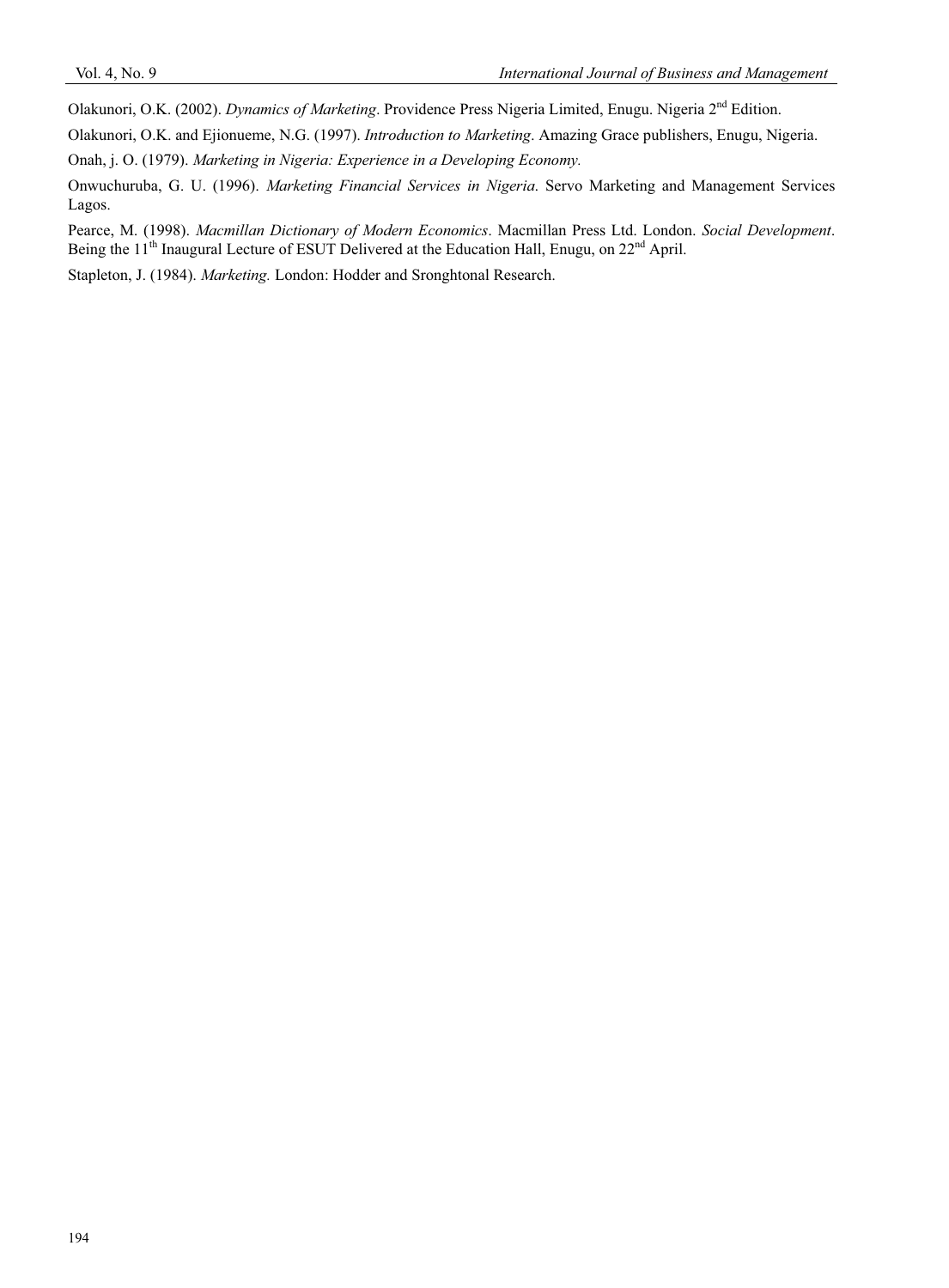| <b>APPENDIX 1</b> |  |
|-------------------|--|
|-------------------|--|

| Country      |      | <b>GDP</b> |        | <b>Agriculture</b> | Manufacturing |        | <b>Services</b> |      |
|--------------|------|------------|--------|--------------------|---------------|--------|-----------------|------|
|              | 1980 | 1990       | 1980   | 1990               | 1980          | 1990   | 1980            | 1990 |
|              | to   | to         | to     | to                 | to            | to     | to              | to   |
|              | 1990 | 1999       | 1990   | 1999               | 1990          | 1999   | 1990            | 1999 |
| Nigeria      | 1.6  | 2.4        | 3.3    | 2.9                | 0.7           | 2.0    | 3.7             | 2.8  |
| Ghana        | 3.0  | 4.3        | 1.0    | 3.4                |               | $-0.3$ | 2.9             | 1.9  |
| South Africa | 1.0  | 1.9        | 2.9    | 1.0                | 1.1           | 1.1    | 2.4             | 2.4  |
| Kenya        | 4.2  | 2.2        | 3.3    | 1.4                | 4.9           | 2.4    | 4.9             | 3.5  |
| Egypt        | 5.4  | 4.4        | $-1.1$ | 1.1                | $-0.2$        | 5.3    | 0.7             | 5.8  |
| Malaysia     | 5.3  | 7.3        | 3.4    | 0.2                | 9.3           | 9.7    | 4.9             | 8.0  |

### Table 1. Growth Rate of GDP for selected Countries (%)

Source: CBN, 2003

### APPENDIX 2

## Table 2. Regional Shares of World Merchandise Trade 1990 -2000

| <b>Region</b>  | 1990            | 2000            | 1990                  | <b>2000</b>     |
|----------------|-----------------|-----------------|-----------------------|-----------------|
|                | Exports $(\% )$ | Exports $(\% )$ | <b>Imports</b> $(\%)$ | Imports $(\% )$ |
| North America  | 15.4            | 17.1            | 18.4                  | 23.2            |
| Western Europe | 48.3            | 39.5            | 48.7                  | 39.6            |
| Asia           | 21.8            | 26.7            | 20.3                  | 22.8            |
| Latin America  | 4.3             | 5.8             | 3.7                   | 6.0             |
| Africa         | 3.1             | 2.3             | 2.7                   | 2.1             |

**Source**: (1) WTO International Trade Statistics 2001.

(2) African Development Bank Report 2004.